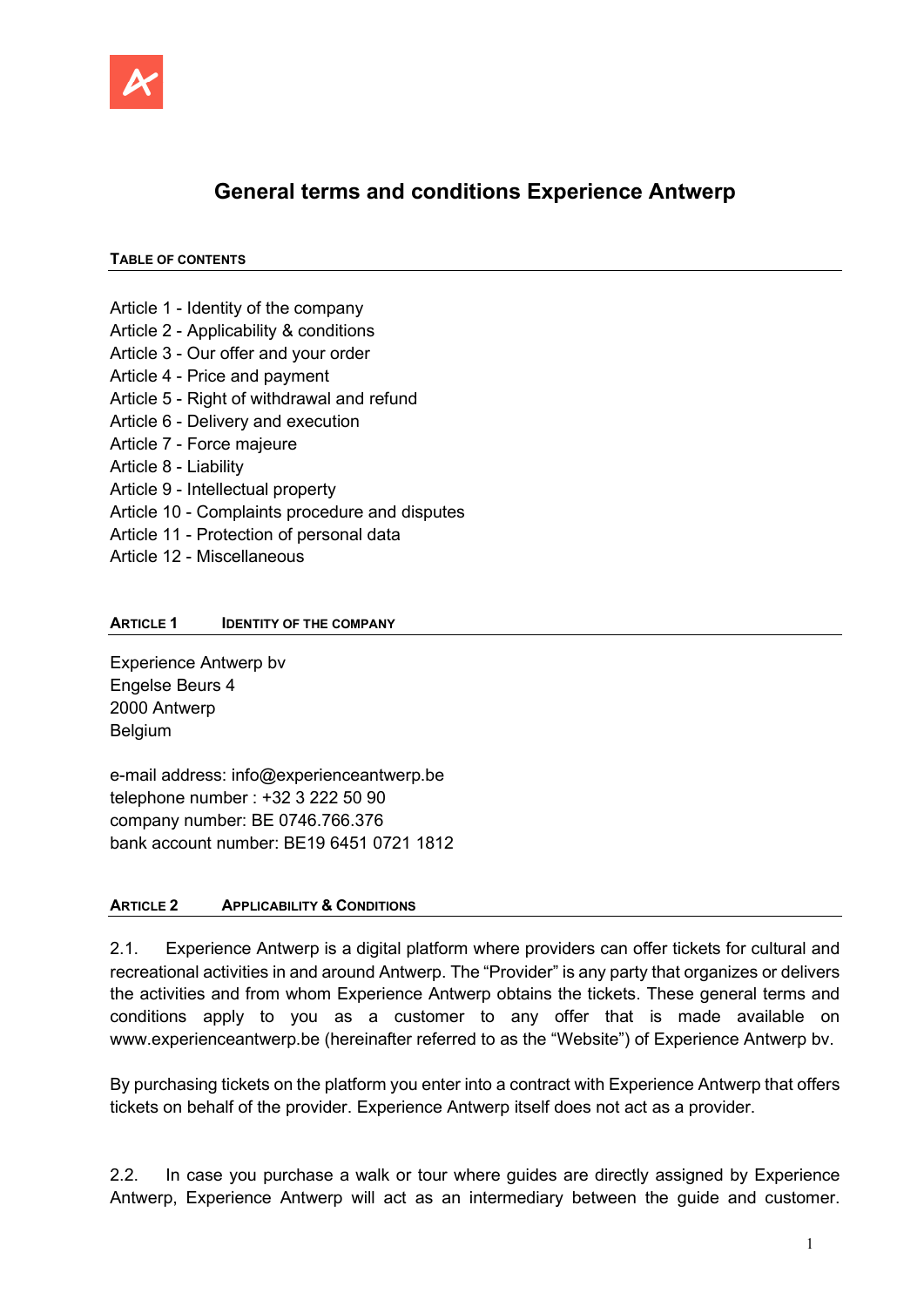

Experience Antwerp is responsible for the practical organisation of supply and demand for these offers. Experience Antwerp is also responsible for the collection of the revenues from the customer and the payment to the guide.

Without being exhaustive, it concerns these purchases: assignments carried out by KGVA-gidsen, assignments that take place in the following museums of Antwerp (MAS, Museum Plantin Moretus, Red Star Line, Rubenshuis, Maagdenhuis, Vleeshuis, Middelheim Museum, Museum Mayer van den Bergh, Erfgoedbibliotheek HC, Letterenhuis, FoMu, DIVA, MOMU) and assignments that take place with providers that use the guides module of Experience Antwerp: Snijders Rockoxhuis, Port of Antwerp Havenhuis, University of Antwerp, Herita,….

2.3. We deliver worldwide. If you place an order with us, you will receive the tickets electronically by email.

2.4. You must be at least 16 years old to place an order. If you are not 16, we ask you to consult your parents or legal guardian to place the order. If we notice that an order has been placed by a minor, we may refuse the order.

2.5. The customer must keep his chosen password confidential and take appropriate measures to prevent third parties from obtaining it.

2.6. Creating more than one user account for the same natural or legal person is not allowed. The user account is not transferable.

2.7. Placing an order on the website constitutes explicit acceptance of our general terms and conditions, which are always available via the website. Experience Antwerp reserves the right to amend these general terms and conditions at any time, with the amendments taking effect as soon as they are published on the website.

2.8. On our website you will find the most recent version of our general terms and conditions, which you can always save or print. We recommend you to do so at all times.

# ARTICLE 3 OUR OFFER AND YOUR ORDER

3.1. When an offer has a limited period of validity or is subject to certain conditions, we will explicitly mention this in the offer.

3.2. We always describe as completely and accurately as possible the services offered and how the ordering process will proceed. In any case, the description is sufficiently detailed to allow you to make a proper assessment. If we use images, they are a true representation of the services offered. In case of a mistake in the description or images, we or our providers are not obliged to deliver to you.

3.3. The providers are responsible for the accuracy and correctness of the offers posted on our Website. Details of the activities such as content, time, capacity, experience and description are provided by the providers without Experience Antwerp being liable for this.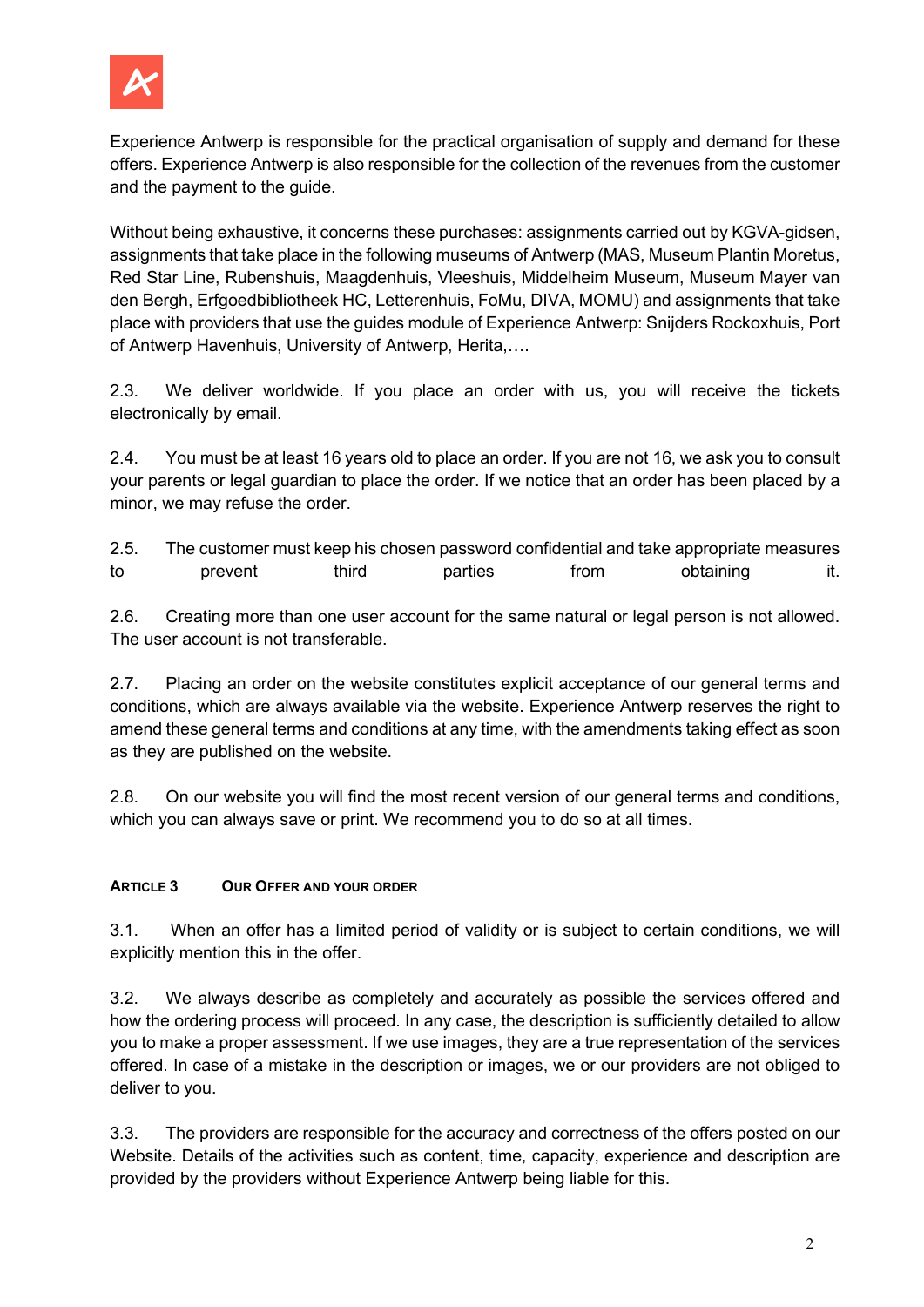

3.4. With regard to the offer as described under article 2.2, Experience Antwerp is responsible for the accuracy and correctness of the information that is displayed and may be liable for any refunds.

3.5. It is up to the customer and each ticket holder to check whether the purchased activity has been cancelled or changed such as date, location of the activity. If the provider informs us that an activity is cancelled or relocated, we will make every effort under our administrative responsibility to inform you. Additional clauses regarding cancellations and refunds can be found in article 5 of these general terms and conditions.

3.6. Your order is complete and the agreement is final as soon as we have received your booking. Then we will check your booking and afterwards you will receive a confirmation email with an overview of your booking. Payments are due immediately. We accept MasterCard, Visa, Cartes Bancaire, American Express, Bancontact, Maestro, Ideal, Sofort, Apple Pay, Samsung Pay, AliPay, Wechat Pay. If the issuer of your card refuses your payment to us, we cannot be held responsible for delays in delivery and/or non-delivery of your order. Orders without valid payment in the name of the registered cardholder will not be accepted or processed.

3.7. On request, payment may exceptionally be delayed for specific groups of customers such as schools. You can contact us for this through the online contact form on www.experienceantwerp.be.

3.8. To purchase a ticket, you must add the ticket to your shopping basket. Afterwards, you create your personal account or enter your contact and billing information without creating an account. In the last step you get an overview of your order, you accept our terms and conditions and confirm your payment by clicking on the order button with payment obligation. Once you have completed these steps, your purchase is final.

3.9. We guarantee the authenticity of the tickets insofar as they were purchased on the Website www.experienceantwerp.be.

# ARTICLE 4 THE PRICE AND PAYMENT

4.1. During the period we mention in the offer, prices do not change, except for price changes due to changes in VAT rates.

4.2. Our prices include all taxes, VAT, duties and services. So you will never be faced with surprises. However, we can decide to charge shipping costs, additional service costs and / or transaction costs on top of the mentioned price. In that case, we will always inform you before you place your order.

4.3. We can only receive payments through the payment modules offered on our website. After a confirmation of your payment you will receive your tickets.

4.4. If you do not receive the deferred payments referred to in article 3.7, 7 days before the date on which your order will be executed, Experience Antwerp has the right to charge additional costs. A non-immediate payment does not prevent the contract between the customer and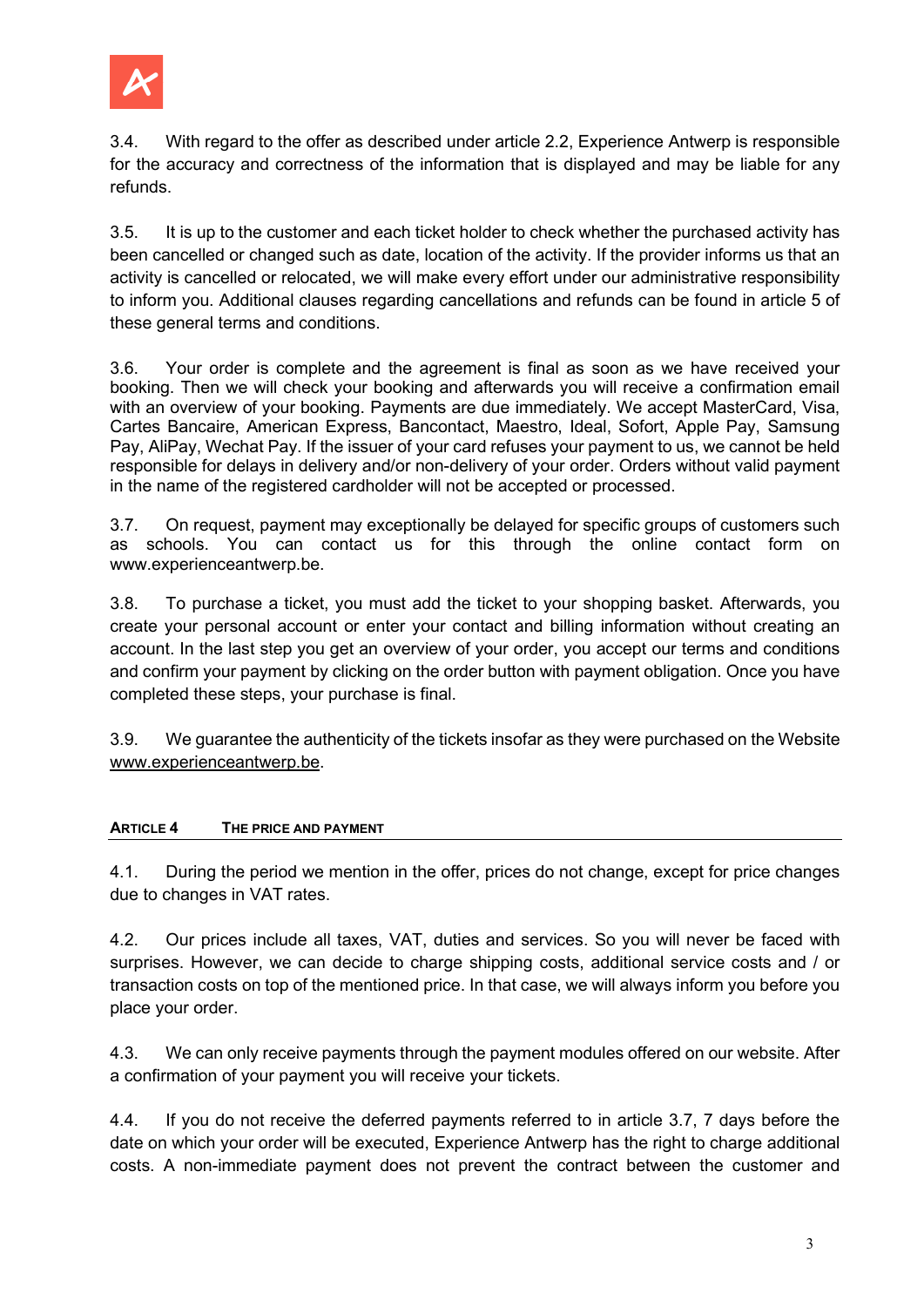

Experience Antwerp from being legally concluded from the moment the ticket is sent by Experience Antwerp.

4.5. In order to guarantee a secure online payment and the security of your personal data, the transaction data is encrypted with SSL technology. To pay with SSL, you do not need any special software. You can recognize a secure SSL connection by the "lock" in the bottom status bar of your browser.

4.6. A customer can always request an invoice for his or her purchase during the ordering process. This is subject to the applicable VAT rates.

4.7. For the purchase of walks or guided tours as described under article 2.2. the customer can also request an invoice or expense note, depending on the status of the guide as provider. The applicable VAT rate will be calculated on this, if the guide as a provider is exempt from VAT, the customer cannot request an invoice with VAT.

### ARTICLE 5 RIGHT OF WITHDRAWAL AND REFUND

5.1. In accordance with Article VI.53, 12° of the Code of Economic Law, the customer does not have a right of withdrawal for the provision of services related to leisure activities, if the contract provides for a specific date or period of performance. The right of withdrawal does not apply to the purchase of tickets on the website of Experience Antwerp.

5.2. In case of loss or theft of the tickets, they will not be refunded or exchanged. After contacting our customer service department, we can always resend the tickets electronically.

5.3. Purchased tickets will not be refunded once the ordering process has been completed and the tickets have been sent.

5.4. In case the cancellation is the result of an interruption or disruption of access to the platform (e.g. technical error), Experience Antwerp will make every reasonable effort to rectify this interruption. If the interruption is due to an error by an external third party, as a result of which the activity is still cancelled, the customer is entitled to a refund of the ticket.

5.5 In case the provider is not able to perform the agreed service, you can claim a refund of a purchase. As a customer you can only claim the refund against the relevant provider. If the provider agrees to reimburse, the provider can also handle the refund through Experience Antwerp. In order to simplify the process for the user, it is recommended to communicate through Experience Antwerp.

5.6. In case that the provider is not able to perform the agreed service due to force majeure as stipulated in article 7 of these general terms and conditions, a voucher for the identical product will be offered to customers with the Belgian nationality. Customers with a foreign nationality receive a full refund.

5.7. With regard to the purchase of guided tours or walks as described under article 2.2: in case you cancel at least 7 calendar days prior to the date of the planned activity, you will receive a full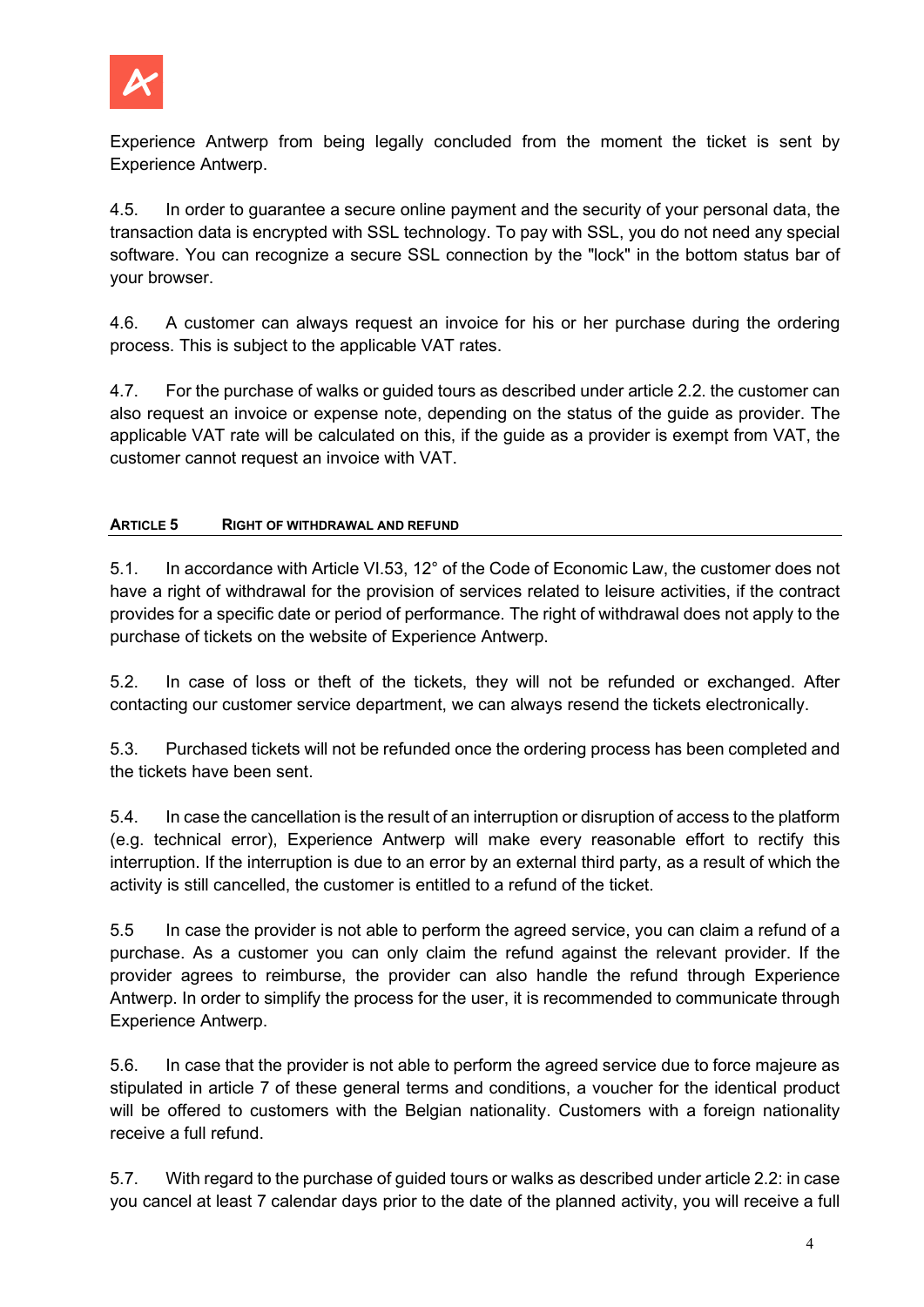

refund of the purchase price of the guided tour or walk, with the exception of the cancellation fee of 10 euros. If you cancel up to 7 calendar days prior to the date of the planned activity or if you do not show up, there will be no refund. Tickets purchased at Experience Antwerp that are linked to the purchase of the respective guided tour or walk may or may not be refunded under the same conditions.

### ARTICLE 6 DELIVERY AND EXECUTION

6.1. All tickets will be delivered to the email address indicated by the customer or the chosen method after conclusion of the contract and after payment.

6.2. The providers themselves are responsible for the execution of the services (such as time, capacity, experience, description, ...) and are obliged to provide the services that you have requested.

6.3. When you, as a customer, purchase a walk or tour where guides are directly assigned by Experience Antwerp, as described under article 2.2., the guide is obliged to deliver the services that you have requested.

6.4. When you, as a customer, purchase a walk or tour where guides are directly assigned by Experience Antwerp, as described under article 2.2., do not arrive on the scheduled time, there will only be guided until the originally agreed time. The guide does not cover any entries, drinks or other bills.

6.5. You are responsible for arriving on time at the communicated meeting point in case of fixed times. If you come from abroad, you must provide the necessary travel documents (passport, etc.) and you are responsible for compliance with health regulations, etc. You are responsible for ensuring that you arrive on time.

6.6. The provider has the right not to admit you to or exclude you from an activity if you, as a person, do not meet the conditions for participation, if your participation would endanger yourself or others or would in any other way permanently hinder or obstruct the performance of the activity. In these cases, the price paid is non-refundable.

# ARTICLE 7 FORCE MAJEURE

7.1. In case of force majeure, Experience Antwerp is not obliged to fulfill its obligations, but will make all reasonable efforts to limit the consequences of the force majeure situation. In that case, Experience Antwerp can either suspend its obligations during the period of the force majeure, or apply the voucher scheme as described under article 5.6, or terminate the agreement definitively.

In case of force majeure, Experience Antwerp is released from any contractual or extra-contractual liability of the occurrence of force majeure.

7.2. Force majeure is any unforeseeable circumstance beyond our will and control that prevents the fulfillment of our obligations in whole or in part. Without being exhaustive, we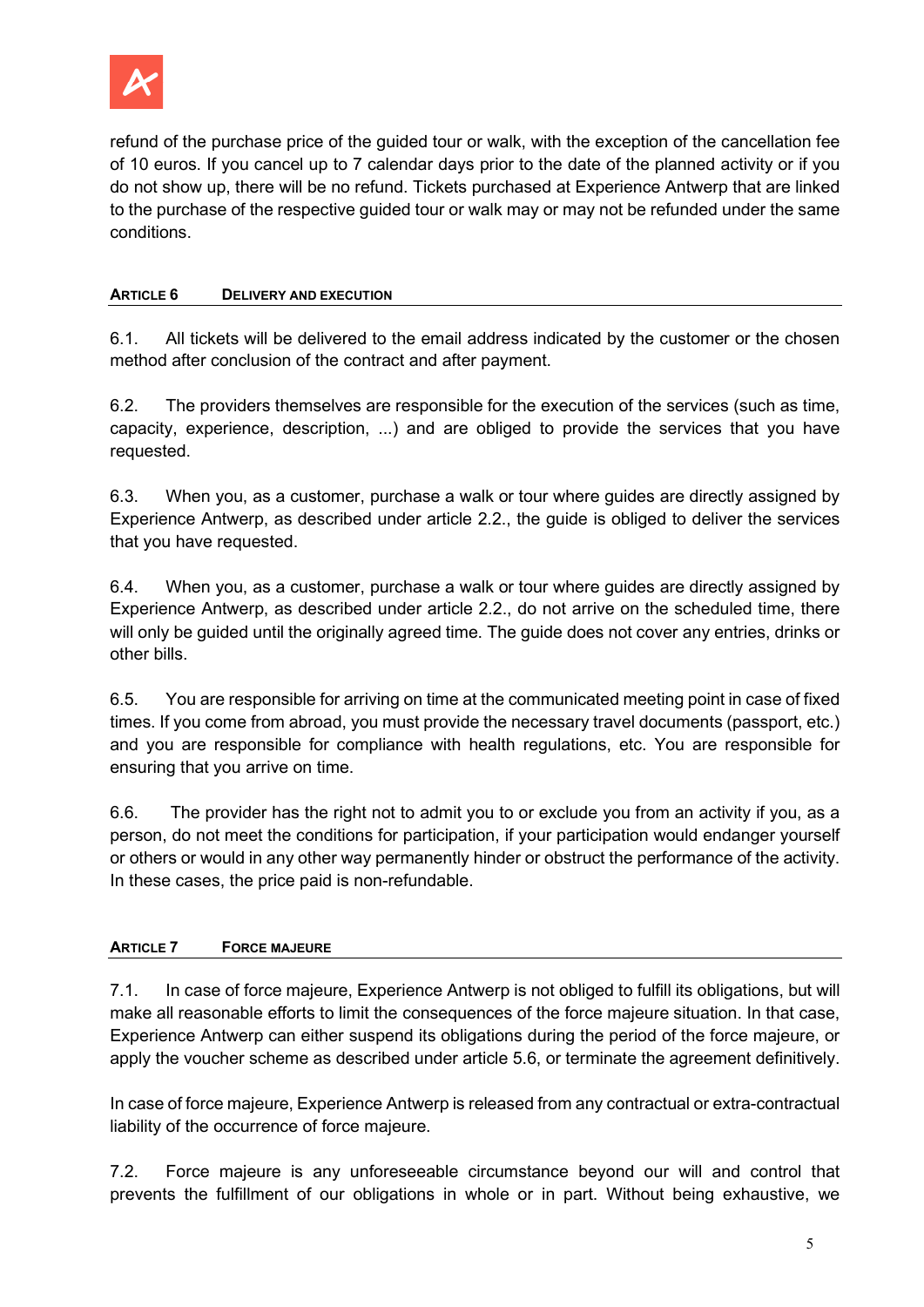

understand below, among other things, strikes, fire, epidemic or pandemic, flood, operational/ business disruptions, power failures, disruptions in a (telecommunications) network or connection or communication systems used and / or the unavailability of our website at any time, non-delivery or late delivery by suppliers or other third parties engaged, …

### ARTICLE 8 LIABILITY

8.1. We do not guarantee the accuracy of the information of the offer available on our Website. Nor does Experience Antwerp guarantee the negligence of the provider, the experience, description of the service, .... We may receive complaints about this and inform the provider who is responsible for the information regarding the content, experience and description of the service.

Under no circumstances can we be held liable for any damage resulting from the information provided by the provider to the customer.

8.2. We guarantee the accuracy of the information of the offer available on our website with regard to the offers described under article 2.2. and we are liable for any damage that would result from the information we make available related to these offers.

8.3. In case of an interruption or disruption of access to the platform (e.g. technical error), Experience Antwerp will make every reasonable effort to rectify this interruption. Experience Antwerp will then only guarantee the direct damage if the disruption of access to the platform is due to an error on the part of Experience Antwerp itself. Under no circumstances can Experience Antwerp be held liable for damages resulting from interruptions or malfunctions that are due to an error of the provider or another third party.

#### ARTICLE 9 **INTELLECTUAL PROPERTY**

9.1. Our website, logos, texts, photos, names and in general all our communications are protected by intellectual property rights owned either by us or by our suppliers or other entitled parties (Provider).

9.2. It is prohibited to use and / or make changes to the intellectual property rights as described in this article. For example, you may not copy or reproduce drawings, photos, names, texts, logos, color combination, etc… without our prior and explicit written consent.

#### ARTICLE 10 COMPLAINTS PROCEDURE AND DISPUTES

10.1. We always hope that our customers are 100% satisfied. If you do have any complaints about our services, you can contact us at info@experienceantwerp.be. We do our best to handle your complaint within 7 days.

10.2. On all agreements with our customers, regardless of their place of residence, only Belgian law is applicable and in case of disputes only the competent Belgian courts (Antwerp) are competent. If, for reasons of international law, a different law is applicable, the interpretation of